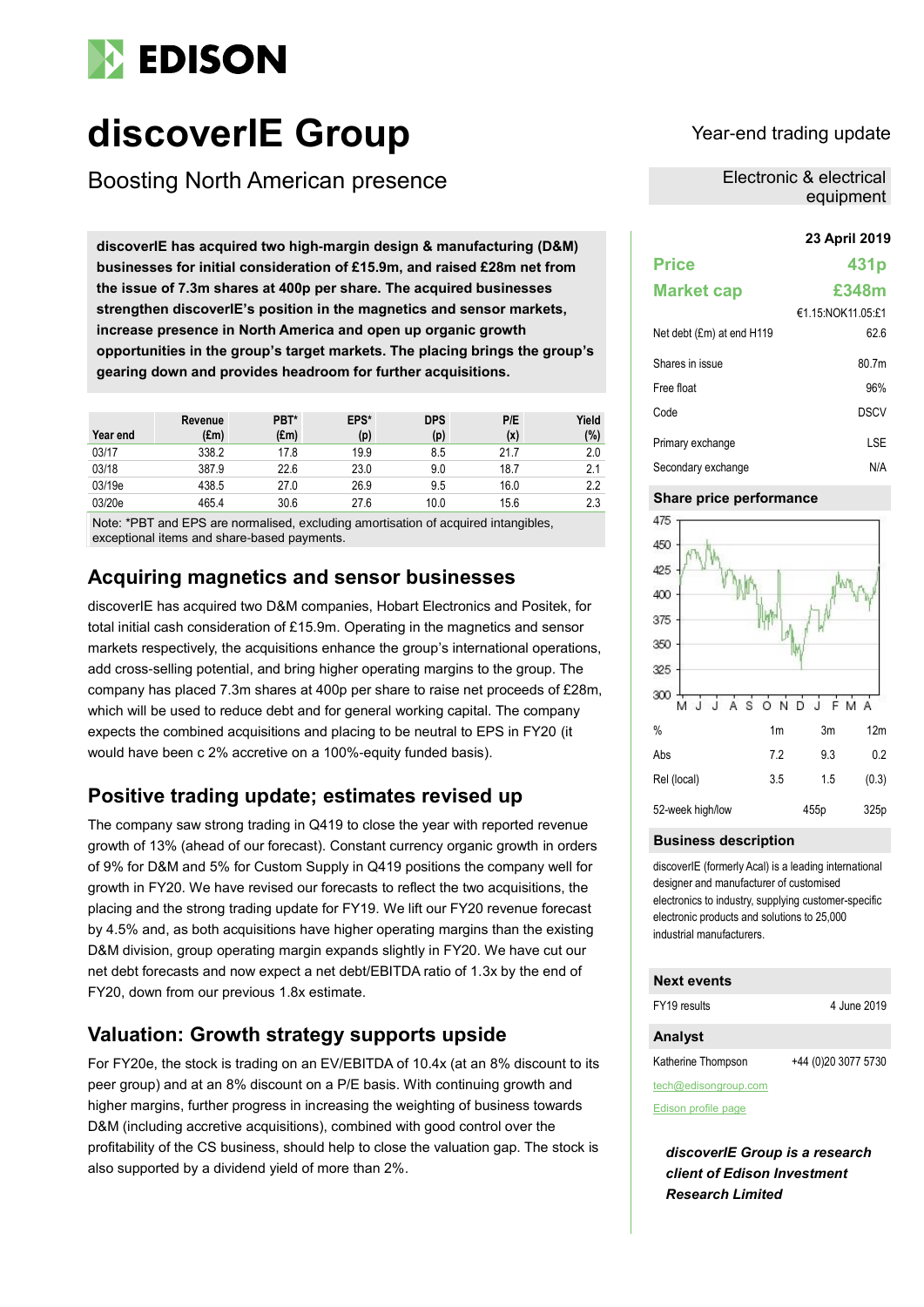

# **Two D&M acquisitions; one placing**

discoverIE has made two acquisitions in the D&M business, Hobart Electronics and Positek, with initial consideration totalling £15.9m funded through debt. It has also placed 7,309,867 shares at 400p (at a 3.85% discount to the 416p closing price on 15 April) to raise gross proceeds of £29.2m and net proceeds of £28m. This represents 9.96% of the shares outstanding prior to the placing. Proceeds will be used to reduce debt and for general working capital purposes.

The company expects the combination of the two acquisitions and the placing to have a neutral impact on EPS in FY20. If the acquisitions had been 100% equity-funded, the combined deal would have been EPS enhancing by c 2%.

# **Hobart Electronics – boosting US magnetics presence**

Coil-Tran Corporation, which is trading as Hobart Electronics, is based in Hobart, Indiana, and designs, manufactures and supplies customised transformers, inductors and magnetic components for niche applications. It has four manufacturing facilities: two in the US (Tempe, Arizona and Hobart, Indiana) and two in Mexico, and employs c 260 people in the US and Mexico.

The business is currently run by the founder's son, Mr Gary Kriadis, who is also the sole shareholder of the company. Mr Kriadis and his management team will stay with the business, which will retain its brand identity within the Noratel division.

In CY18, the business generated revenues and profits as per Exhibit 1. In 2015, Hobart acquired a business called Imag, and since then has doubled revenues. The organic revenue growth rate is c 6%. 94% of revenues are generated in North America and c 74% of sales are into the energy infrastructure and industrial markets.

| <b>CY18</b>       | \$m | £m  |
|-------------------|-----|-----|
| Revenues          | 13  | 10  |
| <b>EBITDA</b>     | 2.1 | 1.6 |
| EBITDA margin     | 16% | 16% |
| Operating profit  | 2.0 | 1.5 |
| Operating margin  | 15% | 15% |
| PBT               | 2.0 | 1.5 |
| Gross assets      | 6.9 | 5.3 |
| Course: dissource |     |     |

**Exhibit 1: Financial performance of Hobart Electronics**

Source: discoverIE

Management's rationale for the deal includes:

- building the group's position in North America. Adding Hobart's revenues will double the amount generated in North America by the group's magnetics business;
- addition of a strong management team; and
- addition of manufacturing facilities in Mexico, which should support expansion of the North American business.

# **Positek – strengthening the Variohm sensor business**

Positek is a UK-based designer and manufacturer of rugged, high-accuracy linear, rotary, tilt and submersible sensors. Roughly 60% of sales are into the industrial sector. On a geographic basis, 15% of sales are generated in the UK, 50% in Europe, 20% in North America and the remainder in Asia Pacific. In the year to 31 August 2018, the company reported revenues of £1.5m, underlying EBITDA of £0.6m (40% margin) and reported PBT of £0.4m. Gross assets at this date were £1.3m. Positek will operate within the Variohm division and retain its own brand identity.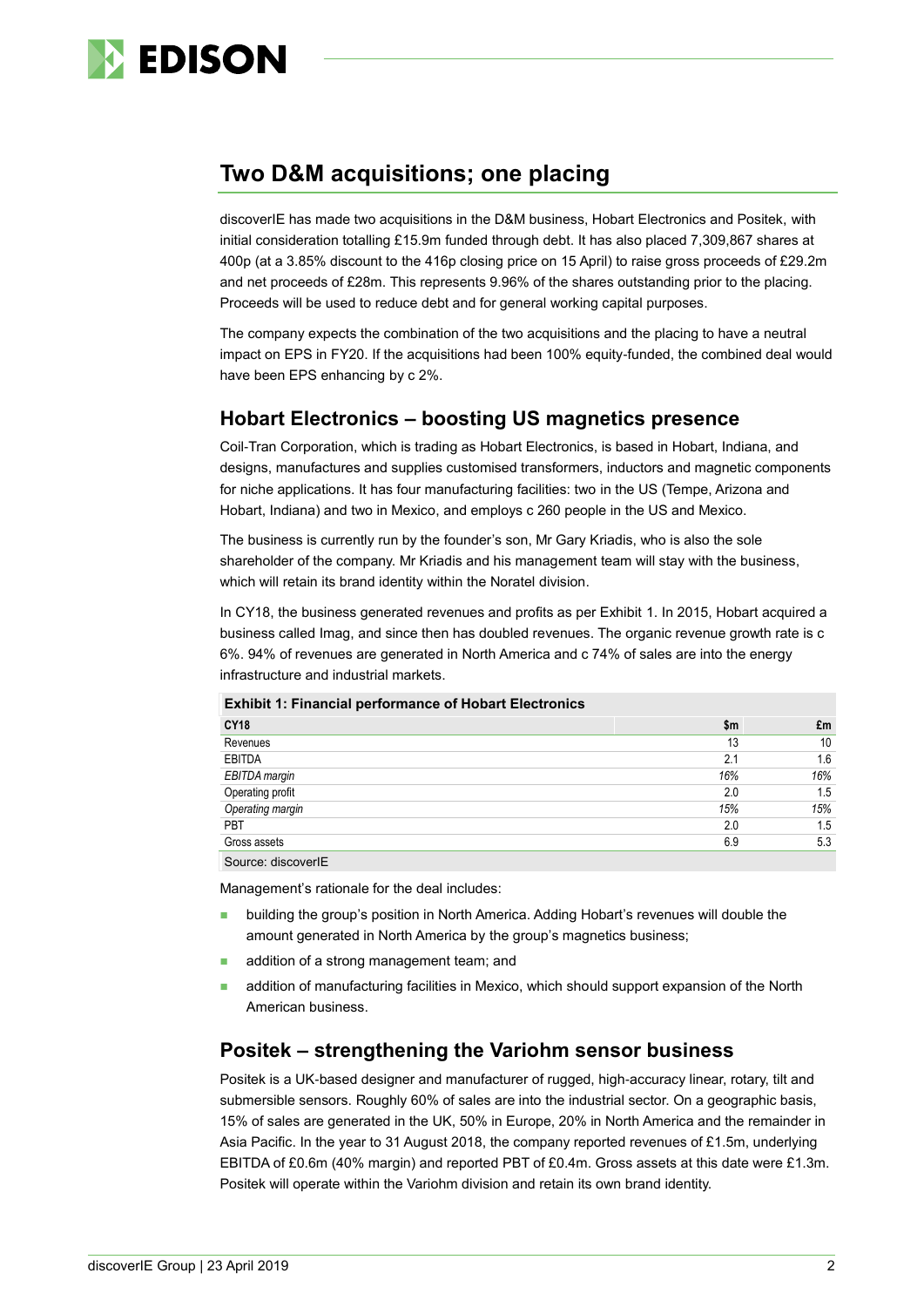

# **Initial cash consideration of £15.9m for both deals**

For Hobart, discoverIE is paying initial cash consideration of \$15.2m/£11.7m and contingent cash consideration of up to \$4.0m/£3.1m subject to achieving certain profit and integration targets in the next 18 months.

For Positek, discoverIE is paying initial cash consideration of £4.2m and contingent cash consideration of up to £0.4m subject to achieving certain profit and integration targets in the next 18 months

The table below shows the enterprise value (EV) multiples for each acquisition and the same multiples for discoverIE based on our forecasts and the share price at close on 15 April.

### **Exhibit 2: Valuation multiples**

|               | Hobart | <b>Positek</b> | discoverIE |
|---------------|--------|----------------|------------|
| EV £m         | 11.7   | 4.2            | 372        |
| EV/Sales (x)  | 19     | 2.8            | 0.9        |
| EV/EBITDA (x) | 7.3    | 7.0            | 10.5       |
| EV/EBIT(x)    | 7.8    | 7.6            | 12.6       |
|               |        |                |            |

Source: Edison Investment Research

# **Positive FY19 trading update**

The company also provided a trading update for the quarter and year just ended, with growth in revenues and orders as per Exhibit 3. In Q419, organic growth remained strong in both divisions, as did order intake. We note that our FY19 revenue forecast prior to this update was for growth of 10.5% on a reported basis.

| <b>Exhibit 3: Revenue and order growth rates</b> |                 |      |               |      |  |  |  |  |  |
|--------------------------------------------------|-----------------|------|---------------|------|--|--|--|--|--|
|                                                  | <b>Revenues</b> |      | <b>Orders</b> |      |  |  |  |  |  |
|                                                  | <b>FY19</b>     | Q419 | <b>FY19</b>   | Q419 |  |  |  |  |  |
| Group growth                                     |                 |      |               |      |  |  |  |  |  |
| Reported                                         | 13%             | 12%  |               |      |  |  |  |  |  |
| Constant exchange rates (CER)                    | 14%             | 14%  |               |      |  |  |  |  |  |
| Organic*                                         | 8%              | 8%   | 7%            | 8%   |  |  |  |  |  |
| D&M organic                                      | 10%             | 9%   | 11%           | 9%   |  |  |  |  |  |
| Custom Supply organic                            | 5%              | 7%   | 3%            | 5%   |  |  |  |  |  |

Source: discoverIE. Note: \*Organic growth is on a CER basis and excludes Santon and Cursor Controls acquisitions.

The company also noted that cash generation was good during Q4 and that net debt at the end of the year was lower than expected, with net debt/EBITDA of 1.8x (1.5x when factoring in acquisitions and placing), compared to our forecast of 2.0x.

# **Changes to forecasts**

We have revised our forecasts to take account of the better than expected trading in Q419, the two acquisitions and the placing. In FY20e, D&M revenues as a proportion of total revenues move up from 61.9% to 62.7%, and the share of operating profit from D&M moves from 80.3% to 80.9%. On the basis of stronger trading in H219, we lift our FY19 normalised EPS forecast by 2.4% and FY20 by 0.3%.

We note that our estimate for net debt/EBITDA reduces to 1.3x from 1.8x by the end of FY20. The company commented that while no further acquisitions were imminent, they would continue to consider acquisition targets and now have more financing headroom to fund this.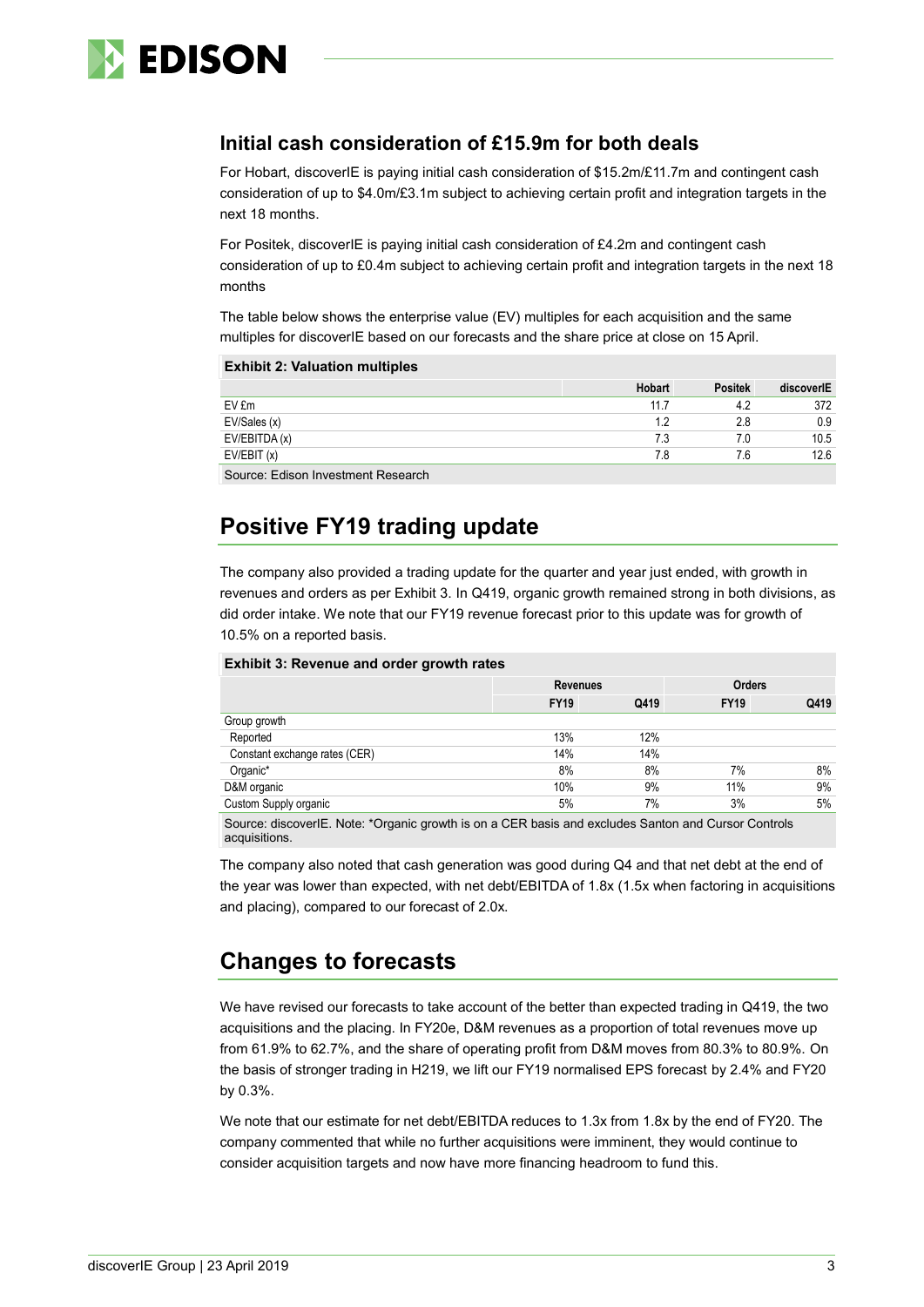

# **Exhibit 4: Changes to estimates**

|                             |           | FY19e  |           |           |                 | FY20e  |         |            |
|-----------------------------|-----------|--------|-----------|-----------|-----------------|--------|---------|------------|
| £m                          | FY19e old |        | Change    |           | y-o-y FY20e old |        | Change  | у-о-у      |
|                             |           | new    |           |           |                 | new    |         |            |
| Revenues                    | 428.5     | 438.5  | 2.3%      | 13.0%     | 445.4           | 465.4  | 4.5%    | 6.1%       |
| Custom supply               | 168.0     | 171.9  | 2.3%      | 4.0%      | 169.7           | 173.7  | 2.3%    | 1.0%       |
| Design & manufacturing      | 260.5     | 266.5  | 2.3%      | 19.7%     | 275.7           | 291.7  | 5.8%    | 9.4%       |
| Gross margin                | 33.0%     | 33.0%  | $0.0\%$   | 0.4%      | 33.0%           | 33.0%  | $0.0\%$ | $0.0\%$    |
| <b>EBITDA</b>               | 35.3      | 35.8   | 1.5%      | 22.1%     | 37.4            | 39.7   | 6.2%    | 10.9%      |
| <b>EBITDA</b> margin        | 8.2%      | 8.2%   | $(0.1\%)$ | 0.6%      | 8.4%            | 8.5%   | 0.1%    | 0.4%       |
| Underlying operating profit | 29.4      | 29.9   | 1.8%      | 22.2%     | 31.6            | 33.8   | 6.8%    | 12.9%      |
| Underlying operating margin | 6.9%      | 6.8%   | $(0.0\%)$ | 0.5%      | 7.1%            | 7.3%   | 0.2%    | 0.4%       |
| Normalised operating profit | 30.4      | 30.9   | 1.7%      | 22.8%     | 32.5            | 34.7   | 6.6%    | 12.1%      |
| Normalised operating margin | 7.1%      | 7.1%   | $(0.0\%)$ | 0.6%      | 7.3%            | 7.5%   | 0.2%    | 0.4%       |
| Normalised PBT              | 26.4      | 27.0   | 2.4%      | 19.7%     | 28.0            | 30.6   | 9.5%    | 13.2%      |
| Normalised net income       | 19.8      | 20.3   | 2.4%      | 18.4%     | 20.8            | 22.8   | 9.5%    | 12.5%      |
| Normalised EPS (p)          | 26.3      | 26.9   | 2.4%      | 16.8%     | 27.5            | 27.6   | 0.3%    | 2.6%       |
| Reported EPS (p)            | 14.9      | 15.6   | 4.3%      | $(6.5\%)$ | 17.9            | 18.8   | 5.1%    | 20.9%      |
| Net (debt)/cash             | (72.7)    | (66.7) | $(8.2\%)$ | 27.3%     | (65.7)          | (51.0) | (22.4%) | $(23.5\%)$ |
| Net debt/EBITDA (x)         | 2.0       | 1.8    |           |           | 1.8             | 1.3    |         |            |
| $   -$                      |           |        |           |           |                 |        |         |            |

Source: Edison Investment Research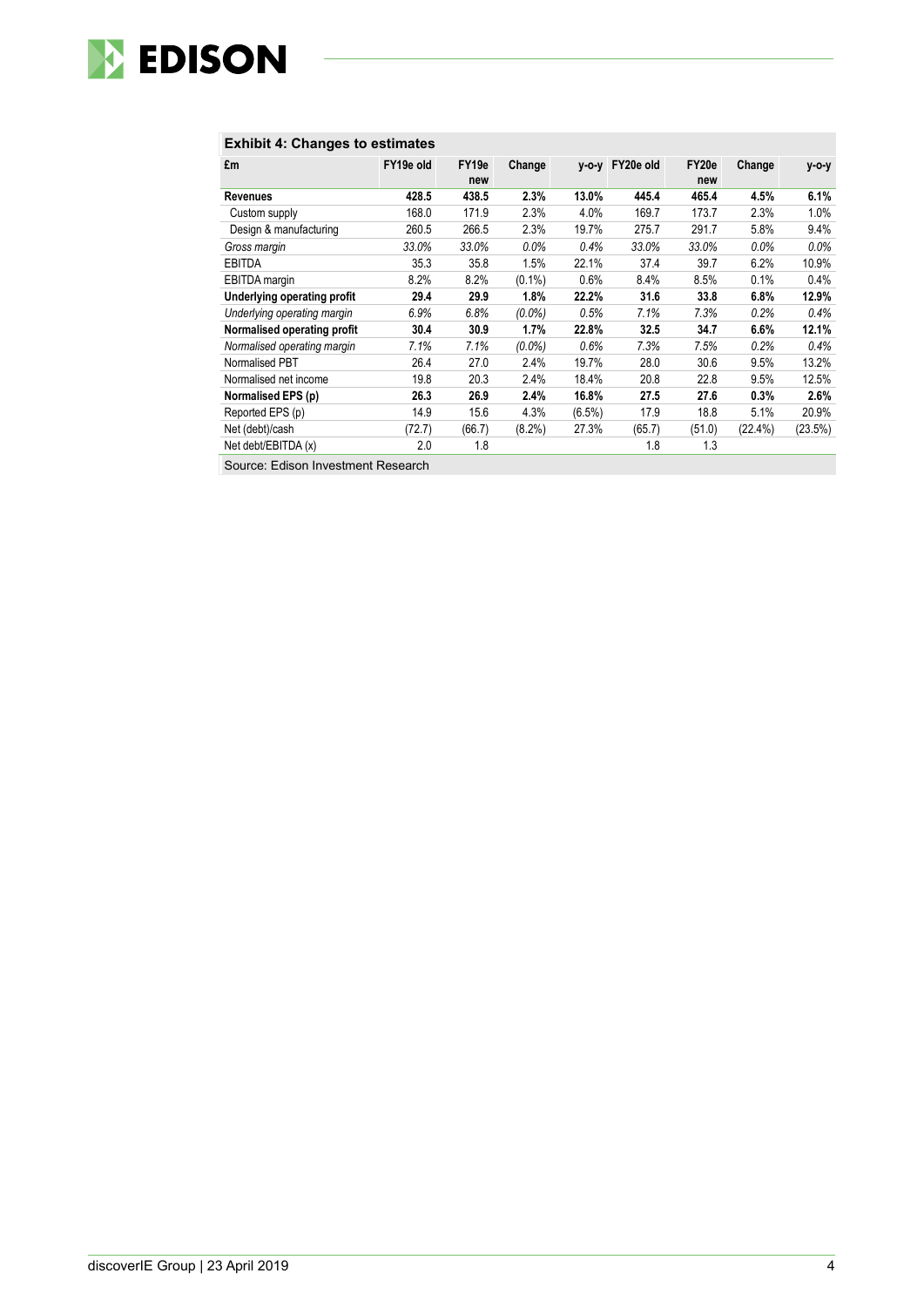

# **Exhibit 5: Financial summary**

|                                                   | 2015<br>£m    | 2016          | 2017          | 2018          | 2019e             | 2020e              |
|---------------------------------------------------|---------------|---------------|---------------|---------------|-------------------|--------------------|
| Year end 31 March                                 | <b>IFRS</b>   | <b>IFRS</b>   | <b>IFRS</b>   | <b>IFRS</b>   | <b>IFRS</b>       | <b>IFRS</b>        |
| <b>PROFIT &amp; LOSS</b>                          |               |               |               |               |                   |                    |
| Revenue                                           | 271.1         | 287.7         | 338.2         | 387.9         | 438.5             | 465.4              |
| Cost of Sales                                     | (186.7)       | (195.1)       | (227.2)       | (261.2)       | (293.7)           | (311.7)            |
| Gross Profit                                      | 84.4          | 92.6          | 111.0         | 126.7         | 144.8             | 153.7              |
| <b>EBITDA</b>                                     | 16.6          | 19.8          | 24.3          | 29.3          | 35.8              | 39.7               |
| Operating Profit (before am, SBP and except.)     | 14.0          | 17.0          | 20.6          | 25.2          | 30.9              | 34.7               |
| Operating Profit (before am. and except.)         | 13.4          | 16.3          | 20.0          | 24.5          | 29.9              | 33.8               |
| Amortisation of acquired intangibles              | (2.1)         | (2.8)         | (3.9)         | (4.9)         | (5.9)             | (6.0)              |
| Exceptionals                                      | (5.2)         | (2.1)         | (8.4)         | (1.1)         | (4.8)             | (3.2)              |
| Share-based payments                              | (0.6)         | (0.7)         | (0.6)         | (0.7)         | (1.0)             | (0.9)              |
| <b>Operating Profit</b>                           | 6.1           | 11.4          | 7.7           | 18.5          | 19.2              | 24.6               |
| Net Interest<br>Profit Before Tax (norm)          | (1.6)<br>12.4 | (1.8)<br>15.2 | (2.8)<br>17.8 | (2.6)<br>22.6 | (3.9)<br>27.0     | (4.1)<br>30.6      |
| Profit Before Tax (FRS 3)                         | 4.3           | 9.4           | 4.8           | 15.8          | 15.1              | 20.3               |
| Tax                                               | (1.4)         | (2.2)         | (1.3)         | (4.0)         | (3.8)             | (5.2)              |
| Profit After Tax (norm)                           | 10.0          | 11.8          | 13.6          | 17.1          | 20.3              | 22.8               |
| Profit After Tax (FRS 3)                          | 2.9           | 7.2           | 3.5           | 11.8          | 11.4              | 15.1               |
|                                                   |               |               |               |               |                   |                    |
| Average Number of Shares Outstanding (m)          | 57.6          | 63.3          | 65.4          | 70.8          | 72.9              | 80.3               |
| EPS - normalised & diluted (p)                    | 16.4          | 17.8          | 19.9          | 23.0          | 26.9              | 27.6               |
| EPS - IFRS basic (p)                              | 5.0<br>4.8    | 11.4          | 5.3           | 16.7          | 15.6              | 18.8               |
| EPS - IFRS diluted (p)<br>Dividend per share (p)  | 7.6           | 10.9<br>8.1   | 5.1<br>8.5    | 15.8<br>9.0   | 15.0<br>9.5       | 18.3<br>10.0       |
|                                                   |               |               |               |               |                   |                    |
| Gross Margin (%)                                  | 31.1          | 32.2          | 32.8          | 32.7          | 33.0              | 33.0               |
| EBITDA Margin (%)                                 | 6.1           | 6.9           | 7.2           | 7.6           | 8.2               | 8.5                |
| Operating Margin (before am, SBP and except.) (%) | 5.2           | 5.9           | 6.1           | 6.5           | 7.1               | 7.5                |
| <b>BALANCE SHEET</b>                              |               |               |               |               |                   |                    |
| <b>Fixed Assets</b>                               | 88.6          | 108.4         | 122.2         | 136.0         | 148.3             | 157.8              |
| Intangible Assets                                 | 69.9          | 88.2          | 100.7         | 106.8         | 119.8             | 129.6              |
| <b>Tangible Assets</b>                            | 13.8          | 14.7          | 16.0          | 23.4          | 22.7              | 22.4               |
| Deferred tax assets                               | 4.9           | 5.5           | 5.5           | 5.8           | 5.8               | 5.8                |
| <b>Current Assets</b>                             | 127.3         | 128.3         | 148.4         | 168.4         | 186.1             | 213.1              |
| <b>Stocks</b>                                     | 39.8          | 42.9          | 50.1          | 60.6          | 72.1              | 76.5               |
| Debtors                                           | 60.2<br>26.7  | 65.5<br>19.9  | 77.3<br>21.0  | 84.6<br>21.9  | 90.1<br>22.6      | 102.0<br>33.3      |
| Cash<br><b>Current Liabilities</b>                | (62.1)        | (61.7)        | (78.1)        | (93.6)        |                   |                    |
| Creditors                                         | (61.9)        | (60.9)        | (77.1)        | (87.2)        | (105.5)<br>(99.1) | (111.3)<br>(104.9) |
| Short term borrowings                             | (0.2)         | (0.8)         | (1.0)         | (6.4)         | (6.4)             | (6.4)              |
| Long Term Liabilities                             | (61.1)        | (73.1)        | (68.7)        | (81.5)        | (93.5)            | (88.5)             |
| Long term borrowings                              | (45.5)        | (57.2)        | (50.0)        | (67.9)        | (82.9)            | (77.9)             |
| Other long term liabilities                       | (15.6)        | (15.9)        | (18.7)        | (13.6)        | (10.6)            | (10.6)             |
| <b>Net Assets</b>                                 | 92.7          | 101.9         | 123.8         | 129.3         | 135.3             | 171.0              |
| <b>CASH FLOW</b>                                  |               |               |               |               |                   |                    |
| <b>Operating Cash Flow</b>                        | 6.6           | 14.6          | 20.5          | 21.7          | 27.9              | 27.4               |
| Net Interest                                      | (1.6)         | (1.8)         | (2.8)         | (2.6)         | (3.9)             | (4.1)              |
| Tax                                               | (3.3)         | (4.3)         | (3.0)         | (3.7)         | (5.8)             | (7.8)              |
| Capex                                             | (2.5)         | (2.3)         | (3.4)         | (4.3)         | (4.0)             | (4.6)              |
| Acquisitions/disposals                            | (37.3)        | (19.8)        | (11.8)        | (25.4)        | (22.0)            | (15.9)             |
| Financing                                         | 52.7          | 0.0           | 13.6          | (1.5)         | 0.0               | 28.0               |
| <b>Dividends</b>                                  | (3.6)         | (4.9)         | (5.2)         | (6.2)         | (6.6)             | (7.3)              |
| Net Cash Flow                                     | 11.0          | (18.5)        | 7.9           | (22.0)        | (14.3)            | 15.7               |
| Opening net cash/(debt)                           | 1.8           | (19.0)        | (38.1)        | (30.0)        | (52.4)            | (66.7)             |
| HP finance leases initiated                       | $0.0\,$       | 0.0           | 0.0           | 0.0           | 0.0               | 0.0                |
| Other                                             | (31.8)        | (0.6)         | 0.2           | (0.4)         | 0.0               | (0.0)              |
| Closing net cash/(debt)                           | (19.0)        | (38.1)        | (30.0)        | (52.4)        | (66.7)            | (51.0)             |
| Source: discoverIE, Edison Investment Research    |               |               |               |               |                   |                    |